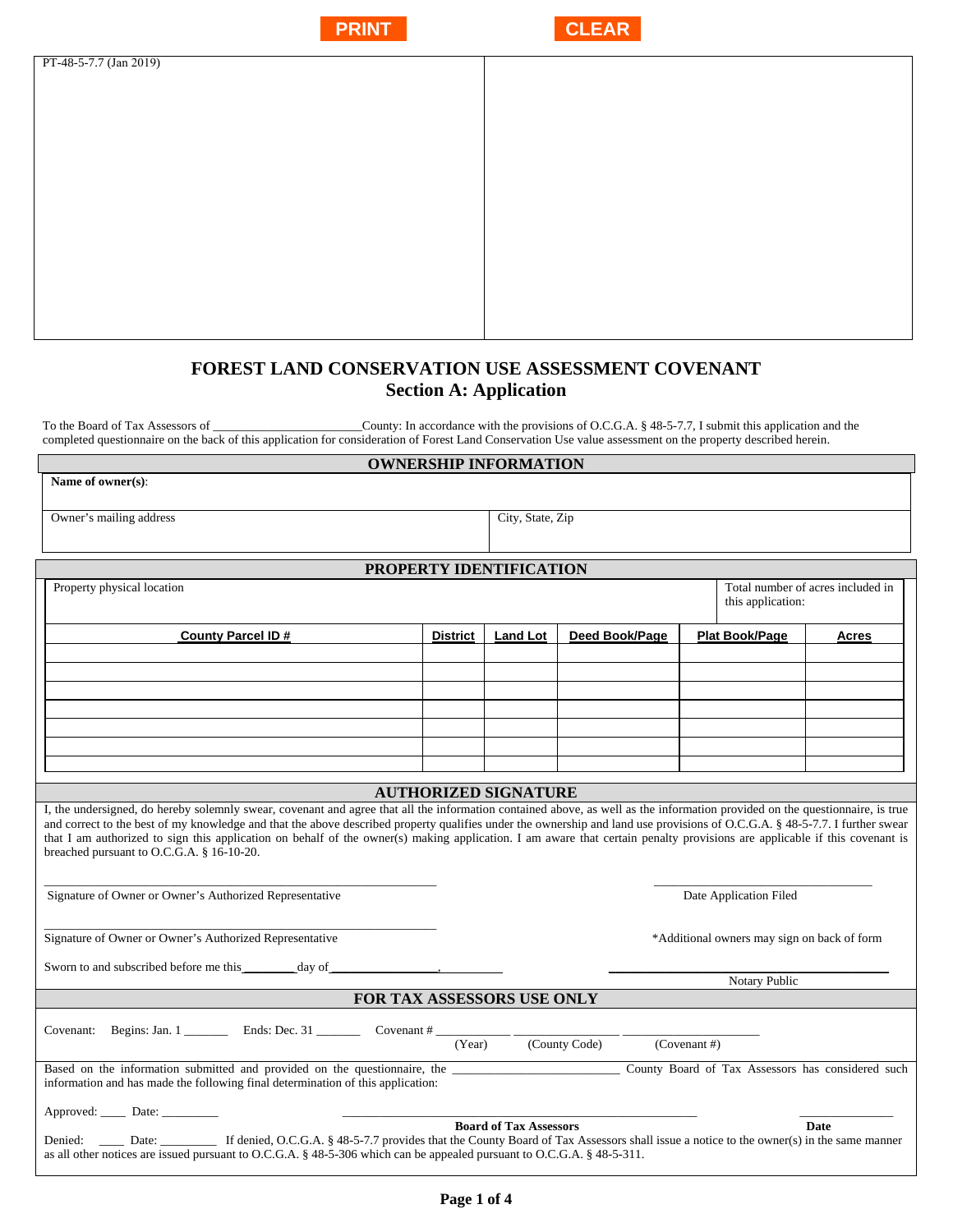## **FOREST LAND CONSERVATION USE ASSESSMENT COVENANT Section B: Questionnaire**

**Check Appropriate Ownership Type:** 

One or more individuals (includes executors, administrators and trustees)

[ ] Entity registered to do business in the State of Georgia (county tax official may request verification of registration: such verification may include sales tax number, FEI number, etc.)

| <b>Additional Owner Signatures (if needed)</b> |                       |  |  |
|------------------------------------------------|-----------------------|--|--|
| <b>Print Name</b>                              | <b>Signature/Date</b> |  |  |
|                                                |                       |  |  |
|                                                |                       |  |  |
|                                                |                       |  |  |

| OTHER COUNTIES AND ACREAGE included in this application for FOREST LAND PROTECTION COVENANT |                                                           |  |  |
|---------------------------------------------------------------------------------------------|-----------------------------------------------------------|--|--|
| County Name/Application $#$                                                                 | <b>Property Description/Other County Parcel #/Acreage</b> |  |  |
|                                                                                             |                                                           |  |  |
|                                                                                             |                                                           |  |  |
|                                                                                             |                                                           |  |  |

| In addition to the primary use of the property as specified in the application, specific secondary uses are permitted. Please indicate if any of the following are applicable to the property covered by this application and |                                                                                                                                                                                                   |  |  |  |  |
|-------------------------------------------------------------------------------------------------------------------------------------------------------------------------------------------------------------------------------|---------------------------------------------------------------------------------------------------------------------------------------------------------------------------------------------------|--|--|--|--|
|                                                                                                                                                                                                                               | Promotion, preservation, or management of wildlife habitat.                                                                                                                                       |  |  |  |  |
|                                                                                                                                                                                                                               | Carbon sequestration. Is the property listed on the Georgia Carbon Sequestration Registry $\Box$ Yes $\Box$ No #:                                                                                 |  |  |  |  |
|                                                                                                                                                                                                                               | Mitigation or conservation use banking to restore or conserve wetlands and other natural resources.                                                                                               |  |  |  |  |
|                                                                                                                                                                                                                               | Production or maintenance of ecosystem products and services such as, but not limited to, clean air and water.                                                                                    |  |  |  |  |
|                                                                                                                                                                                                                               |                                                                                                                                                                                                   |  |  |  |  |
| No<br>Yesl                                                                                                                                                                                                                    | Is this property or any portion thereof currently being leased? If yes, briefly explain how the property is being used by the<br>lessee, as well as the amount of acreage of the property leased. |  |  |  |  |
| Y es l                                                                                                                                                                                                                        | Is the property or any portion thereof currently being used for fishing purposes where admission is charged? If yes, please<br>indicate amount of acreage so used.                                |  |  |  |  |
| Yes                                                                                                                                                                                                                           | Is the property or any portion thereof being used for production of pine straw? If yes, indicate amount of acreage so used.                                                                       |  |  |  |  |
|                                                                                                                                                                                                                               | Is there a residence on the property? If yes, provide the street address.                                                                                                                         |  |  |  |  |
|                                                                                                                                                                                                                               | Are there other real property improvements located on this property? If yes, briefly list and describe these real property<br>improvements on a separate sheet and attach to this application.    |  |  |  |  |
| Y es l                                                                                                                                                                                                                        | Is there any type of business operated on this property? If yes, indicate business name, type of business, and amount of acreage<br>so used.                                                      |  |  |  |  |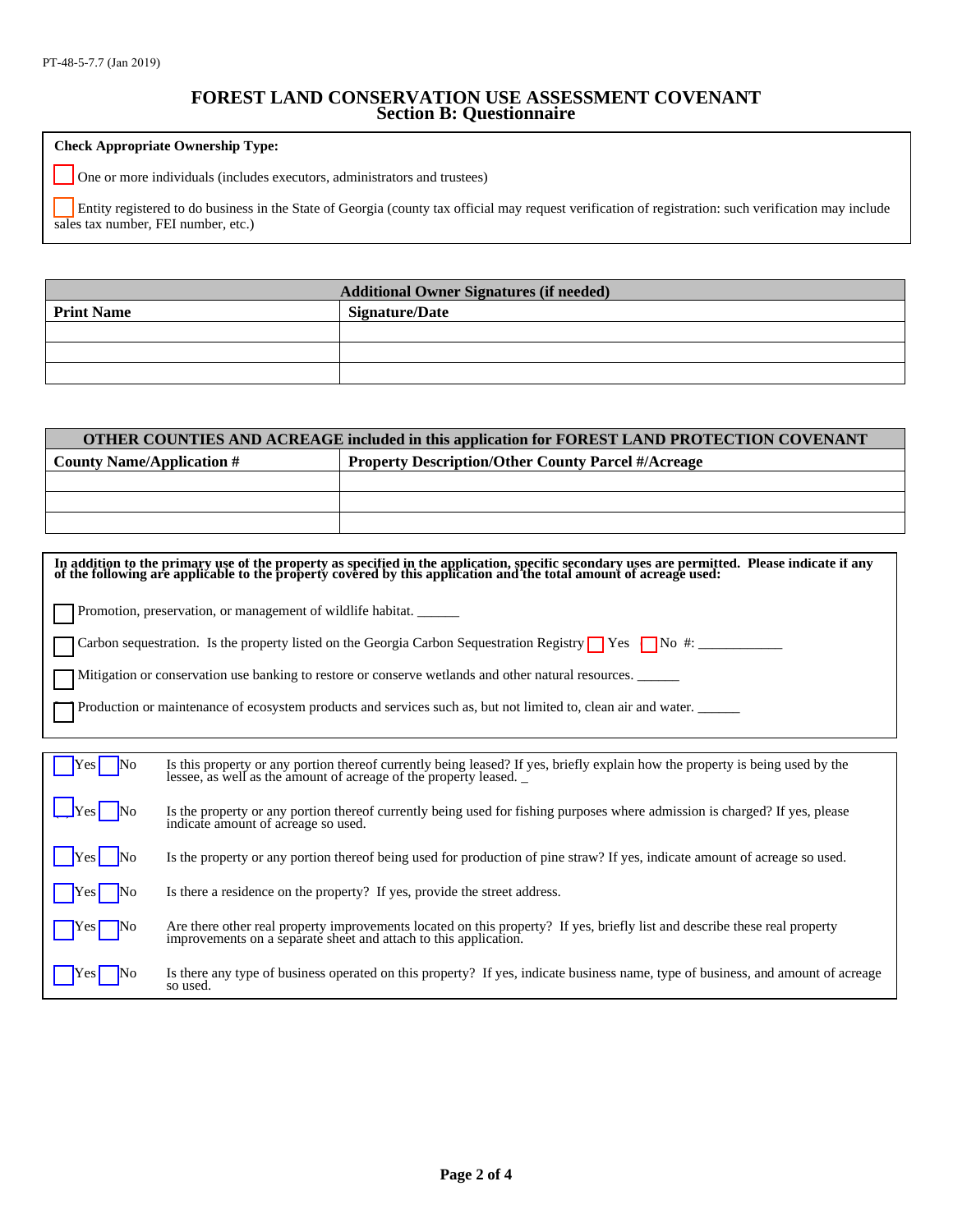## **FOREST LAND CONSERVATION USE ASSESSMENT COVENANT Section C: Covenant**

### **In consideration of my receiving the preferential assessment of forest land provided in O.C.G.A. § 48-5-7.7, I (We), the undersigned do hereby solemnly swear, and covenant that:**

- 1. I (we) have personal knowledge of the property described herein, and the primary use is good faith subsistence or commercial production of trees, timber, or other wood and wood fiber products.
- 2. I (we) will maintain this property as forest land conservation use property, as defined by O.C.G.A. § 48-5-7.7, for a period of 10 years to begin on January 1<sup>st</sup> of the first year for which conservation use assessment is approved, and to continue through the last day of December of the final year of the Covenant period.
- 3. I (we) will notify the Board of Tax Assessors, in writing, in the event there is a change in the "qualifying use" of said property.
- 4. I (we) understand that if this Covenant is breached, penalties and interest will be assessed as provided for by law and such penalties and interest levied against myself and against the property will constitute a lien against the property subject of this Covenant.
- 5. I (we) understand that a breach occurring in one or more counties shall be considered a breach of the entire tract subject to this Covenant, regardless of the nature or the location of the breach.
- 6. I (we) understand that if the tract is located in more than one county, each county where the tract is located must enter into a Covenant. If a county denies the application, then the land in that county shall not receive Forest Land Protection Act of 2008 designation and the other remaining tract or tracts must meet all the requirements and qualifications set forth in O.C.G.A. § 48-5-7.7, and all applicable regulations.
- 7. All information set forth on this document is true, correct, and complete.

#### The following information is for the portion of the tract located in **THIS COUNTY** with Covenant Number **\_\_\_\_\_\_\_\_\_\_\_\_\_\_\_\_**

| Parcel Identification Number | <b>County</b> | <b>Physical Address</b> |
|------------------------------|---------------|-------------------------|
|                              |               |                         |
|                              |               |                         |

Detailed description of the use of the property in this County:

We hereby adopt and ratify the Covenant for the tract of real property located in \_\_\_\_\_\_\_\_\_\_\_\_\_\_\_\_\_\_\_\_\_\_\_\_ County and described herein, and adopt the ratification of this Covenant for tracts located in any other counties, if applicable.

\_\_\_\_\_\_\_\_\_\_\_\_\_\_\_\_\_\_\_\_\_\_\_\_\_\_\_\_\_\_\_\_\_\_\_\_\_\_\_\_\_\_\_\_\_\_\_\_\_\_\_\_\_\_\_\_\_\_\_\_\_\_\_\_\_\_\_\_\_\_\_\_\_\_\_\_\_\_\_\_\_\_\_\_\_\_\_\_\_\_\_\_\_\_\_\_\_\_\_\_\_\_\_\_\_\_\_\_\_\_\_  $\_$  , and the set of the set of the set of the set of the set of the set of the set of the set of the set of the set of the set of the set of the set of the set of the set of the set of the set of the set of the set of th

\_\_\_\_\_\_\_\_\_\_\_\_\_\_\_\_\_\_\_\_\_\_\_\_\_\_\_\_\_\_\_\_\_\_\_\_\_\_\_\_\_\_\_\_\_\_\_\_\_\_\_\_\_\_\_\_\_\_\_\_\_\_\_\_\_\_\_\_\_\_\_\_\_\_\_\_\_\_\_\_\_\_\_\_\_\_\_\_\_\_\_\_\_\_\_\_\_\_\_\_\_\_

\_\_\_\_\_\_\_\_\_\_\_\_\_\_\_\_\_\_\_\_\_\_\_\_\_\_\_\_ \_\_\_\_\_\_\_\_\_\_\_\_\_\_\_\_\_\_\_\_\_\_\_\_\_\_\_\_\_\_\_\_\_\_\_\_\_\_\_\_\_\_\_\_\_\_\_\_\_\_\_\_\_\_

Date Signature for the County Board of Assessors

I hereby certify, adopt, and affirm the Covenant for the tract or tracts of real property described herein.

 $\_$  ,  $\_$  ,  $\_$  ,  $\_$  ,  $\_$  ,  $\_$  ,  $\_$  ,  $\_$  ,  $\_$  ,  $\_$  ,  $\_$  ,  $\_$  ,  $\_$  ,  $\_$  ,  $\_$  ,  $\_$  ,  $\_$  ,  $\_$  ,  $\_$  ,  $\_$  ,  $\_$  ,  $\_$  ,  $\_$  ,  $\_$  ,  $\_$  ,  $\_$  ,  $\_$  ,  $\_$  ,  $\_$  ,  $\_$  ,  $\_$  ,  $\_$  ,  $\_$  ,  $\_$  ,  $\_$  ,  $\_$  ,  $\_$  , Date Signature of Owner #1 Printed Name of Owner =

Sworn to and subscribed before me This \_\_\_\_\_\_\_\_ day of \_\_\_\_\_\_\_\_\_\_\_\_\_\_\_\_\_, \_\_\_\_\_\_\_\_\_\_. \_\_\_\_\_\_\_\_\_\_\_\_\_\_\_\_\_\_\_\_\_\_\_\_\_\_\_\_\_\_\_\_\_\_\_\_\_\_\_\_\_\_\_\_\_

Notary Public

I hereby certify, adopt and affirm the Covenant for the tract or tracts of real property described herein.

Date Signature of Owner #2 Printed Name of Owner #2

Sworn to and subscribed before me This \_\_\_\_\_\_\_\_ day of \_\_\_\_\_\_\_\_\_\_\_\_\_\_\_\_\_, \_\_\_\_\_\_\_\_\_\_. \_\_\_\_\_\_\_\_\_\_\_\_\_\_\_\_\_\_\_\_\_\_\_\_\_\_\_\_\_\_\_\_\_\_\_\_\_\_\_\_\_\_\_\_

Notary Public

 $\_$  ,  $\_$  ,  $\_$  ,  $\_$  ,  $\_$  ,  $\_$  ,  $\_$  ,  $\_$  ,  $\_$  ,  $\_$  ,  $\_$  ,  $\_$  ,  $\_$  ,  $\_$  ,  $\_$  ,  $\_$  ,  $\_$  ,  $\_$  ,  $\_$  ,  $\_$  ,  $\_$  ,  $\_$  ,  $\_$  ,  $\_$  ,  $\_$  ,  $\_$  ,  $\_$  ,  $\_$  ,  $\_$  ,  $\_$  ,  $\_$  ,  $\_$  ,  $\_$  ,  $\_$  ,  $\_$  ,  $\_$  ,  $\_$  ,